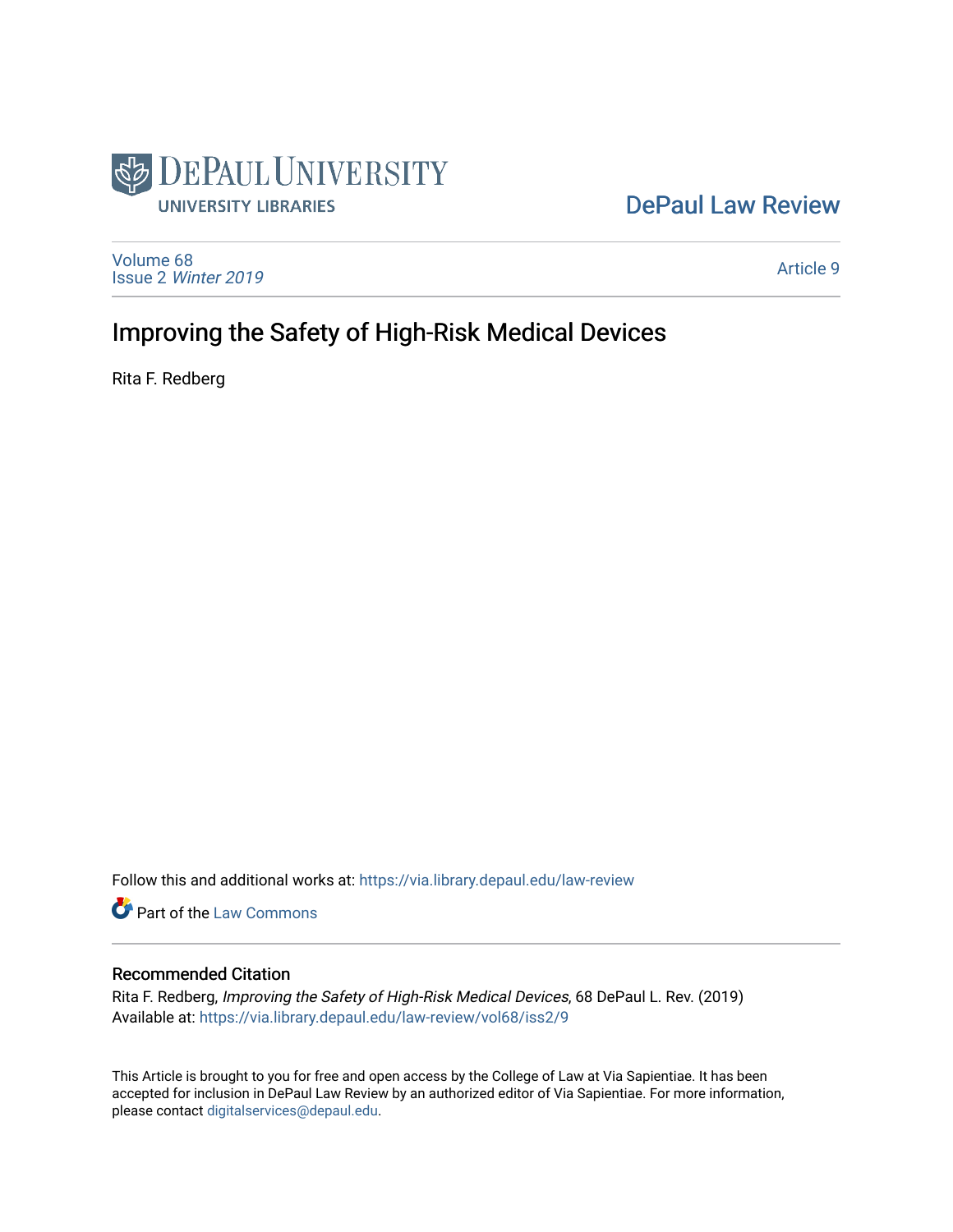## **IMPROVING THE SAFETY OF HIGH-RISK MEDICAL DEVICES**

*Rita F. Redberg, MD, MSc*\*

Medical devices play an ever-increasing role in medical care. The pace of regulations to protect patient safety has not kept up with the development and marketing of new medical devices. In fact, patient safety protections have weakened in the last several years with the emphasis to get "innovative" devices on the market faster. As a result, there is, less premarket clinical study, and postmarket surveillance still remains weak.

It is helpful to begin with a brief historical perspective of medical device regulation. The Food and Drug Administration (FDA) first began regulating devices with the 1976 Medical Device Amendments (Amendments), after thousands of women were injured by the Dalkon Shield intrauterine device.1 To accommodate the number of medical devices in common use prior to 1976, the FDA framework was rudimentary and meant to be expanded and strengthened. However, over forty years later the FDA framework still has not been completed and is being progressively weakend. In fact, the current trend of lowering evidentiary requirements for high-risk device approval through legislation such as the 21st Century Cures Act, new proposed rules and regulations, and a rudimentary adverse event reporting framework will pose increasing threats to patient safety.

The Amendments established three categories of risk for FDA device approval.2 Only the highest risk category (Class III) goes through premarket approval (PMA), which is the most rigorous pathway and the only pathway to require clinical data.3 Approximately 1% of all devices enter the market via PMA.4 Furthermore, a landmark study in 2009 by Dhruva et al. found that only a small minority of PMA devices were supported by high-quality, randomized controlled trial

<sup>\*</sup> Professor of Medicine at University of California, San Francisco.

<sup>1.</sup> Riegel v. Medtronic, Inc., 552 U.S. 312, 315 (2008).

<sup>2.</sup> *Id.* at 316–17.

<sup>3.</sup> Sanket S. Dhruva et al., *Strength of Study Evidence Examined by the FDA in Premarket Approval of Cardiovascular Devices*, 302 JAMA 2679, 2679 (2009).

<sup>4.</sup> Sarah Y. Zheng et al., *Characteristics of Clinical Studies Used for US Food and Drug Administration Approval of High-Risk Medical Device Supplements*, 318 JAMA 619, 620 (2017).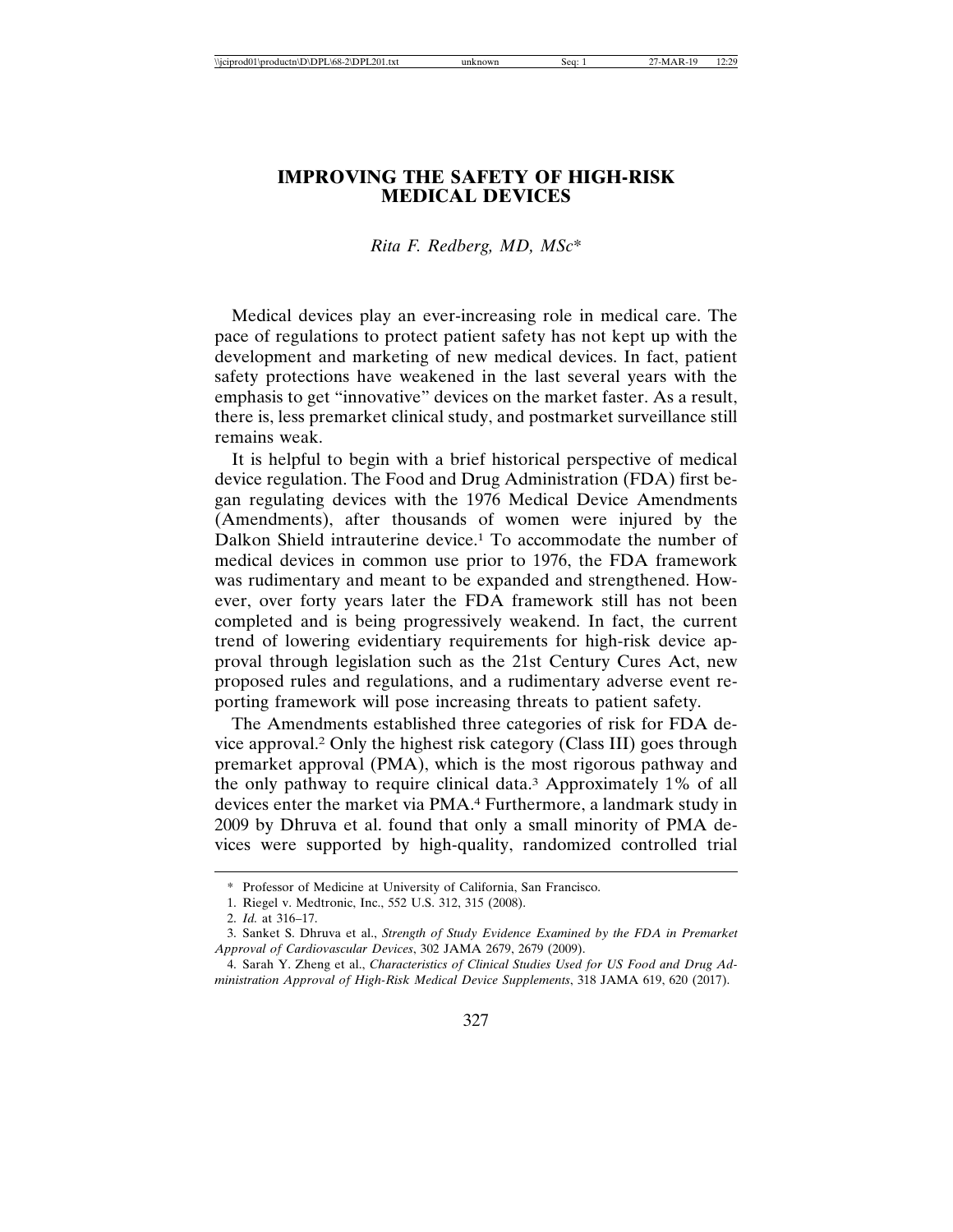(RCT) data.5 Very few of these trials were blinded, meaning they could not determine if the benefit was due to the device or to the wellknown and powerful placebo effect of a procedure.<sup>6</sup> Thus, many highrisk devices are currently used without evidence of benefit from highquality, randomized controlled trials. Additionally, in 1976, many high-risk devices were classified as Class II, an intermediate risk category meant to be used for certain high-risk devices on a temporary basis. Forty years later, high-risk devices remain in the intermediate risk pathway, while some have been reclassified as lower risk Class II devices.

After entering the market via the original PMA process, high-risk devices can be modified through supplements to the PMA.7 These supplements generally do not require clinical data.<sup>8</sup> Some high-risk devices enter the market via the  $510(k)$  process, which uses the criteria of being "substantially equivalent" to a device already on the market and does not require clinical data.<sup>9</sup> The FDA asked the venerable Institute of Medicine (IOM)10 for advice on how to improve the safety and effectiveness of the  $510(k)$  process.<sup>11</sup> After careful study and consultation with many experts, the 2011 IOM report concluded that safety and effectiveness was not a criterion for market entry in the  $510(k)$  process.<sup>12</sup> Therefore, there was no way to assure safety and effectiveness of 510(k) devices and the IOM report determined this pathway should be abandoned.13 In a startling and unusual move, the FDA renounced the findings of the IOM report, and the 510(k) process continues to be used for many high-risk devices today.14 For example, when the Lariat device intended to be placed inside the heart to tie off one of the cardiac structures (the left atrial appendage) entered the market via the  $510(k)$  process, it was judged as being substantially equivalent to the preformed sutures used during

13. *Id.*

<sup>5.</sup> Dhruva et al., *supra* note 3, at 2683.

<sup>6.</sup> Zheng et al., *supra* note 4, at 622; *see also* Dhruva et al., *supra* note 3, at 2683.

<sup>7.</sup> *See generally* Zheng et al., *supra* note 4. *See also* Riegel v. Medtronic, Inc., 552 U.S. 312, 319

<sup>(2008).</sup>

<sup>8.</sup> Zheng et al., *supra* note 4, at 620.

<sup>9.</sup> *Riegel*, 552 U.S. at 319.

<sup>10.</sup> The IOM is now known as the National Academy of Medicine (NAM).

<sup>11.</sup> INST. OF MED., MEDICAL DEVICES AND THE PUBLIC'S HEALTH: THE FDA 510(K) CLEAR-ANCE PROCESS AT 35 YEARS, at xi (2011), https://www.nap.edu/read/13150/chapter/1#ii. Named after Section 510(k) of the Federal Food, Drug, and Cosmetic Act, this is a process by which the majority of health care medical devices must be reviewed and approved by the FDA prior to entering the market. *Id.*

<sup>12.</sup> *Id.* at xi–xii.

<sup>14.</sup> Press Release, U.S. Food & Drug Administration, FDA to seek public comment on IOM recommendations (2011) (on file with agency).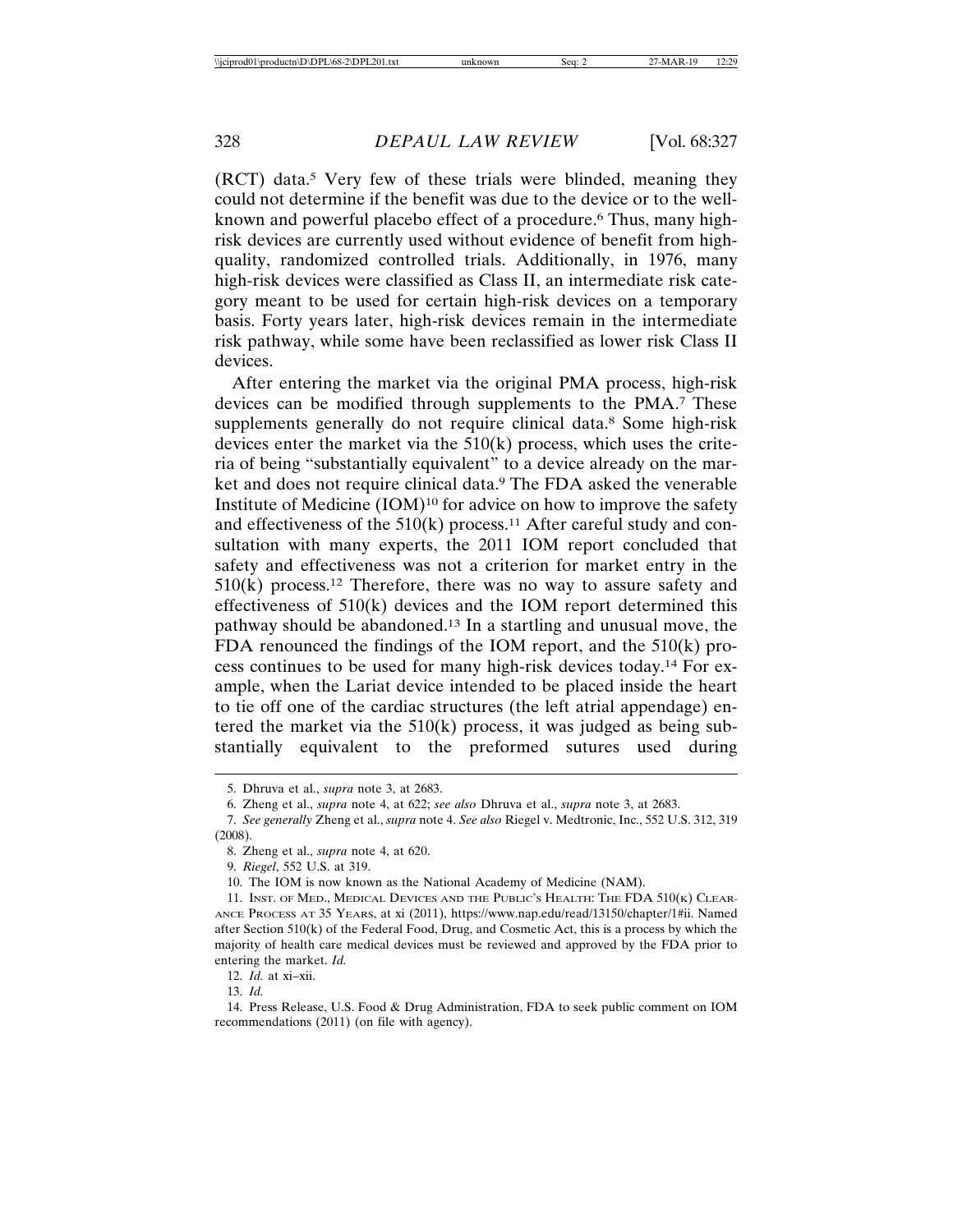laparascopic surgery, even though this is a surgery that is not done in the heart.15

The 21st Century Cures Act, passed in December 2016, further weakened the evidence requirements for high-risk devices. This legislation is intended to allow the FDA to accept anecdotal evidence in support of high-risk device approval. Congress stated more emphasis would be placed on post approval studies (PAS). However, our prior work has shown that PAS are often not initiated at the time of device approval, although that is the stated intent of the FDA.16 Few PAS studies are completed and even less are published in peer review medical journals.17 The FDA has never issued a warning letter or levied any penalty related to study delays, inadequate progress on PAS, or failure to comply with PAS requirements.18 The lowering of thresholds for premarket evidence to support safety and effectiveness of highrisk devices, along with severely limited postmarketing evidence collection, all leads to increased chances of serious adverse events due to dangerous devices.

Making this situation even more unsafe and scary for patients, there is an extremely weak adverse event (AE) reporting system, such that only 3%–6% of all AE are even reported.19 Physicians are not required to report adverse events, and the barriers for well-intentioned physicians to report AE are high. Besides doing the right thing, there is no incentive to report AE, and even when one wants to report, the system is difficult to access and time-consuming. Legislation to mandate physician reporting of AE, the Medical Device Guardians Act, was introduced in the 2016 and 2017 Congresses.<sup>20</sup> When hospitals report AE, they generally report them to the device company and not directly to the FDA. The device companies do have mandatory reporting, but it is at their discretion to decide if the event, even a serious

<sup>15.</sup> Saurav Chatterjee et al., *Safety and Procedural Success of Left Atrial Appendage Exclusion with the Lariat Device: A Systematic Review of Published Reports and Analytic Review of the FDA MAUDE Database*, 175 JAMA INTERNAL MED. 1104, 1107 (2015). A Netflix documentary released in July 2018, *The Bleeding Edge*, tells the story of how many unsafe medical devices have gotten on the market and the serious, adverse consequences. The Bleeding Edge, NETFLIX (July 2018), https://www.netflix.com/search?q=the%20bleeding%20&jbv=80170862&jbp=0&jbr  $=0.$ 

<sup>16.</sup> Ian S. Reynolds et al., *Assessing the Safety and Effectiveness of Devices After US Food and Drug Administration Approval: FDA-Mandated Postapproval Studies,* 174 JAMA INTERNAL MED. 1773, 1774–78 (2014).

<sup>17.</sup> *Id.*

<sup>18.</sup> *Id*. at 1776.

<sup>19.</sup> In 2012, physicians "report[ed] only 1% of adverse events." Gina Shaw, *Most Adverse Events at Hospitals Still Go Unreported*, HOSPITALIST (July 2012), https://www.the-hospitalist .org/hospitalist/article/125141/most-adverse-events-hospitals-still-go-unreported.

<sup>20.</sup> Medical Device Guardians Act of 2016, H.R. 5404, 114th Cong. (2016).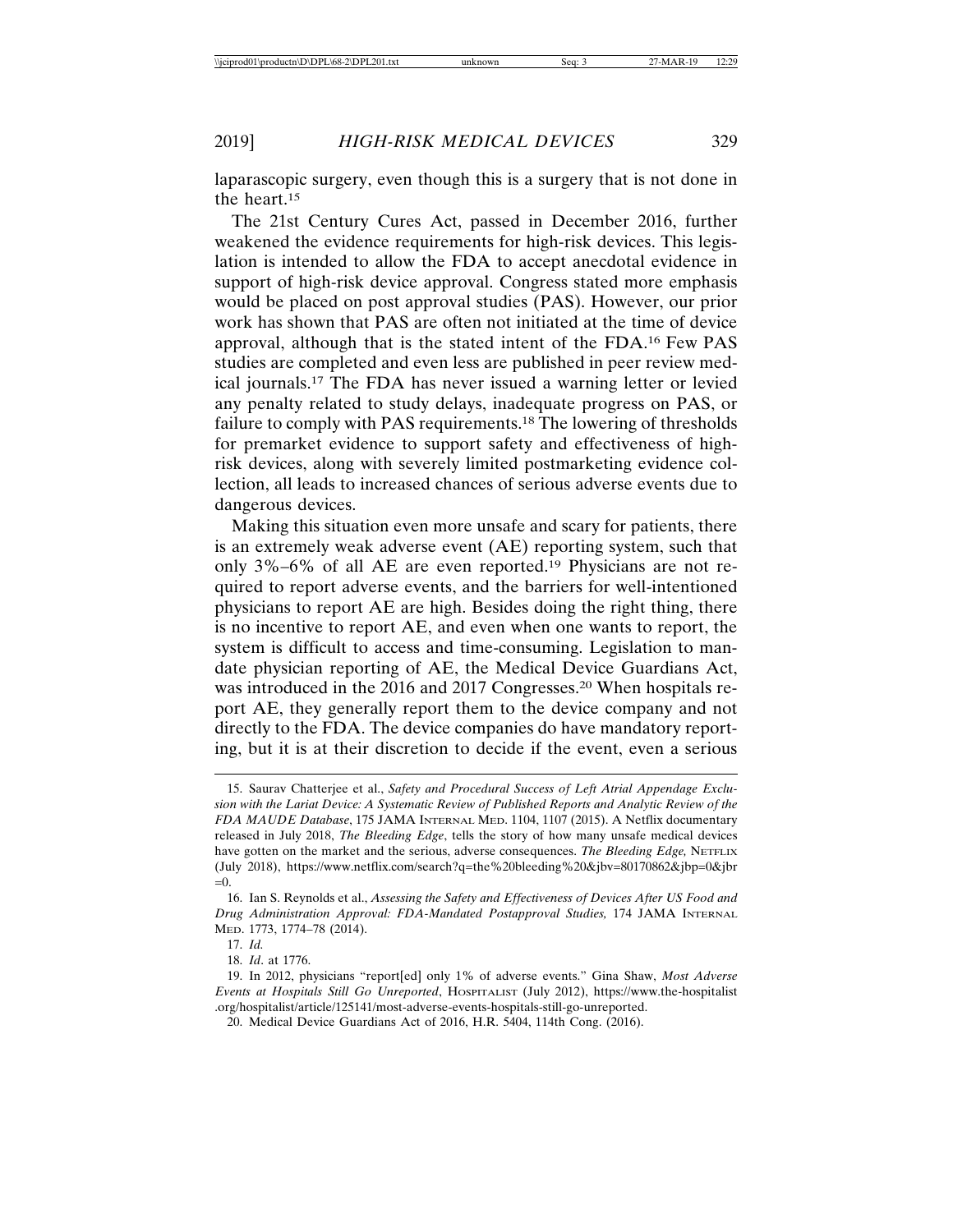AE such as death, was related to the device. Karaca-Mandic, Ma, and Marinovic found that companies did not meet their requirements for reporting of serious AE 10% of the time, without any consequences from the FDA.21 Thus, while device manufacturers may claim their device is safe, that assurance is greatly weakened by the failure of our adverse event reporting system to capture most events.

We know there is no reporting of many dangerous device-related AE. Some have come to light due to litigation, press accounts, and AE data collected in foreign countries—many of which have a much stronger system for collecting this data and making it available. Repeatedly, it has taken several years before AE information, which comes from the companies or involved institutions, was released to the public and physicians. This included information relating to widespread and serious device safety issues, such as duodenoscopes, inferior vena cava filters, intracardiac cardioverter-defibrillator (ICD) leads, and metal-on-metal hips. Manufacturers and hospitals delayed making the AE publicly known, notifying doctors and patients, and recalling the dangerous devices.22 The widespread lack of tracking of AE means that the patient harm and deaths known to be related to medical devices is likely a small fraction of the actual harm. Furthermore, the AE data that is collected is either very difficult to access due to the FDA's antiquated collection system, known as the Manufacturer and User Facility Device Experience (the MAUDE), or is kept secret by private organizations, such as the professional society registries that track devices. While there are research papers written based on selective analyses of data from these registries, the data is not publicly accessible and access is restricted. For example, Centers for Medicare and Medicaid Services (CMS) pays billions of dollars for the implantation of defibrillators and left ventricular assist devices, but it cannot access the registry collecting data about these same devices.

<sup>21.</sup> Paul Ma et al., *Drug Manufacturers' Delayed Disclosure of Serious and Unexpected Adverse Events to the US Food and Drug Administration,* 175 JAMA INTERNAL MED. 1565, 1566 (2015); Rita F. Redberg, *Improving Manufacturer Reporting of Adverse Events to the US Food and Drug Administration,* 175 JAMA INTERNAL MED. 1566, 1567 (2015).

<sup>22.</sup> Steven B. Danik et al., *Timing of Delayed Perforation with the St. Jude Riata Lead: A Single-Center Experience and a Review of the Literatur*e, 5 HEART RHYTHM 1667, 1667 (2008); Ratika Parkash et al., *Failure Rate of the Riata Lead Under Advisory: A Report from the CHRS Device Committee*, 10 HEART RHYTHM 692, 694–95 (2013); James Walsh, *St. Jude's Durata Lead is Facing New Questions,* STAR TRIB. (June 5, 2013, 6:58 AM), http://www.startribune.com/stjude-s-durata-lead-is-facing-new-questions/210107621/; *Concerns about Metal-on-Metal Hip Im*plants, U.S. Food & DRUG ADMIN., https://www.fda.gov/MedicalDevices/ProductsandMedical Procedures/ImplantsandProsthetics/MetalonMetalHipImplants/ucm241604 (last updated Dec. 28, 2017).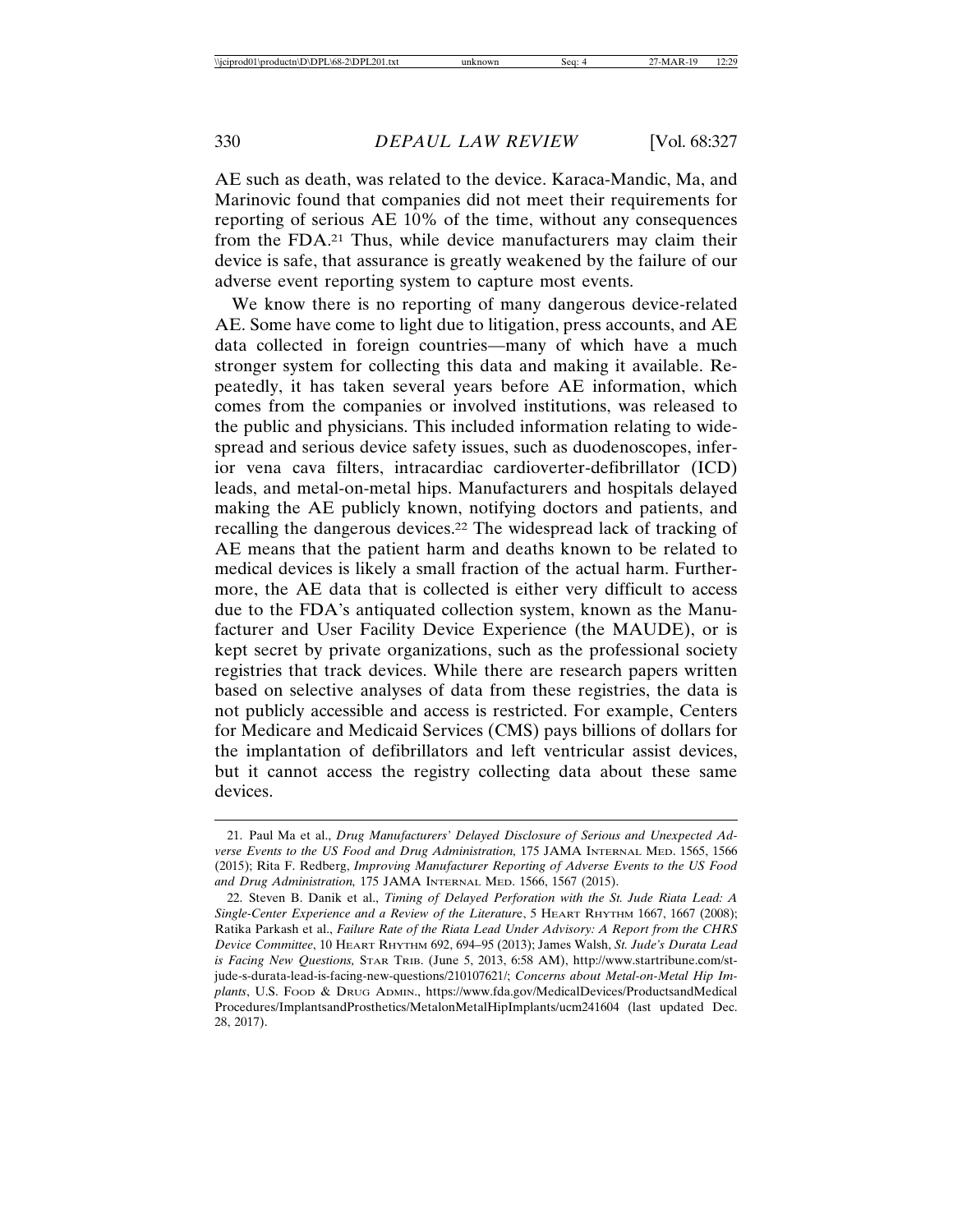There are great opportunities to better protect patient safety by improving our oversight of high-risk devices, especially for an implanted device. Discovering a safety problem with an implanted device carries a greater risk for patients. Unlike a drug discovered to be associated with adverse events, which can simply be stopped, an implanted device must either be removed in a risky procedure or left in the body with the attendant risk. Thus, high-quality RCTs to assure safety and effectiveness for high-risk devices prior to approval would go a long way to improve patient safety and to ensure we are not recommending unnecessary or harmful devices to patients. Once devices are approved, even on the flimsiest of data, they become entrenched in our clinical practice, and it is very hard to change the culture. For example, percutaneous coronary interventions, such as coronary stents, have never been shown to be superior than medical therapy in a blinded Randomised Controlled Trial (RCT) for stable coronary artery disease.23 In fact, the recent ORBITA trial was the first blinded trial to be done, and it found there was no benefit to a real stent compared to a sham stent.<sup>24</sup> This trial found that people who thought they got a stent, but did not, did just as well as people who did receive a stent in terms of treadmill time, quality of life measures, and relief from angina.25 My accompanying editorial called for a change in practice and the current guidelines based on this high-quality trial, but these needed changes have not occurred.26 This first blinded trial of percutaneous coronary interventions (PCI) occurred more than a quarter-century after FDA approval of the Gianturco stent in 1992.27 This approval was based on a single arm study of a little over 300 patients.28 Several people died during the stent procedure, and more went on to have bypass surgery.29 These patient outcomes were compared to patients enrolled in an National Institutes of Health (NIH) registry of angioplasty patients more than five years prior. Based on this low-quality study, stents were launched into common medical use,

<sup>23.</sup> *See generally* Rasha Al-Lamee et al., *Percutaneous Coronary Intervention in Stable Angina (ORBITA): A Double-Blind, Randomised Controlled Trial,* 391 LANCET 31 (2018).

<sup>24.</sup> *Id.* at 32, 36. ORBITA is the acronym for the Objective Randomised Blinded Investigation with optimal medical Therapy of Angioplasty with stable angina. *Id.* at 32.

<sup>25.</sup> *Id.* at 37*.*

<sup>26.</sup> David L. Brown & Rita F. Redberg, *Last Nail in the Coffin for PCI in Stable Angina?*, 391 LANCET 3, 4 (2018).

<sup>27.</sup> COOK, INC., SUMMARY OF SAFETY AND EFFECTIVENESS FROM THE GIANTURCO ROUBIN CORONARY STENT 1 (1992).

<sup>28.</sup> *Id.* at 10.

<sup>29.</sup> *Id.* at 18–19.